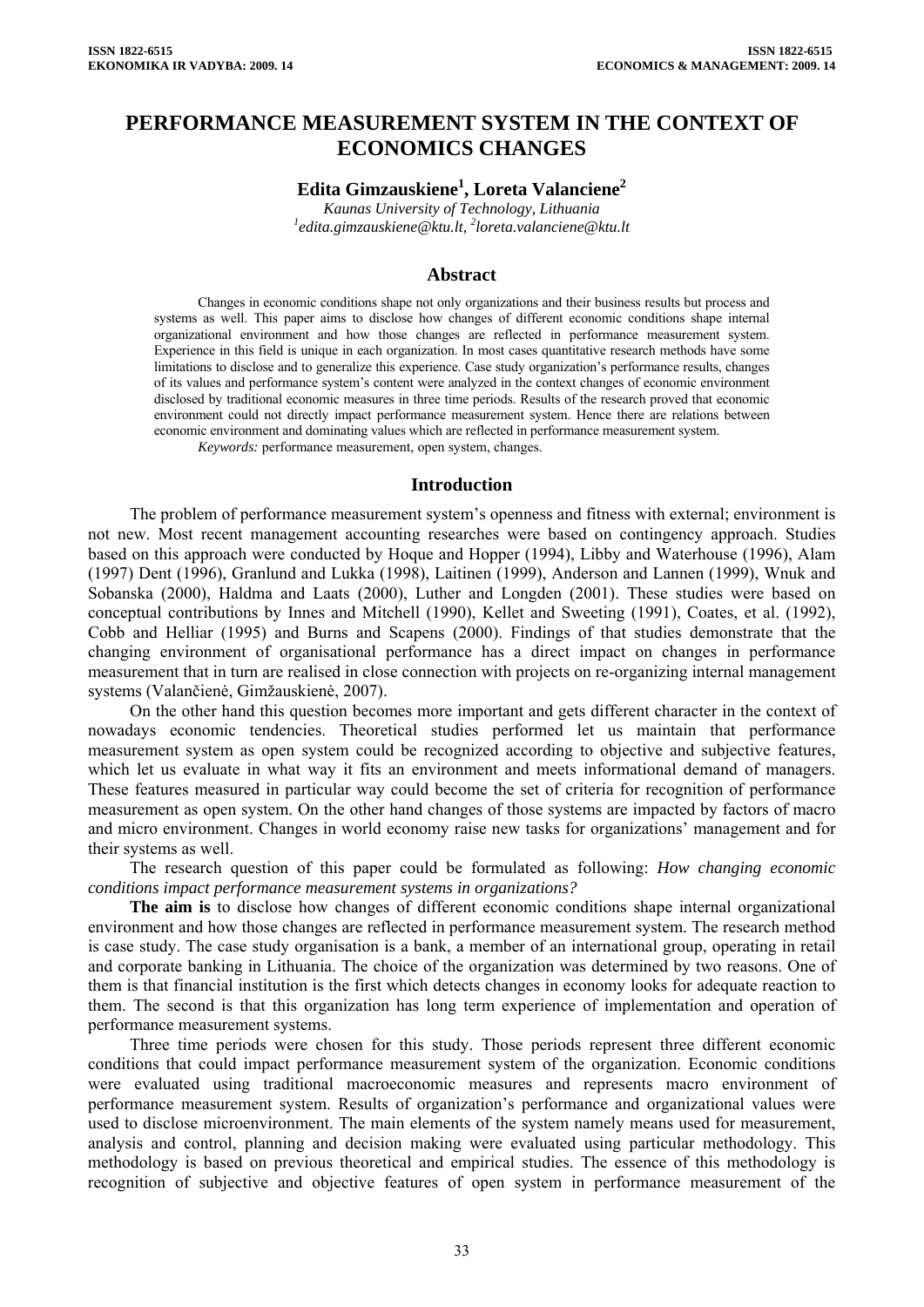particular organization. The tool for prime data collection was questioner that was used as a starting point for future qualitative analysis and interpretations.

Theoretical background, main presumptions and development hypothesis are presented in the first part of the paper. Research method and measures used are grounded in the second one. The third part is for comprehensive analysis and interpretations of the results.

## **Theoretical background and development of hypothesis**

#### *Formation of theoretical presumptions*

The most viable methodological approach in the cognition of organizational performance measurement is systems approach. Based on this approach it could be maintained that performance measurement process under the conditions of knowledge economy could be only functional when it operates as an open system. Performance measurement system as open system could be defined as functional, continuously improving subsystem of organization's management system which covers three dimensions of performance evaluation (measurement, analysis/ control, planning/ decision making) and leads to adaptability of organization in business environment. Environment of performance measurement system should be defined in two levels: macro and micro level. The macro environment is the conditions of business the adaptation in which must be ensured by the performance measurement system generating information. Microenvironment is organization itself (size, complexity of activities and process, values and etc.). Input of performance measurement system is data about organization's performance, bases of evaluation (benchmarks) and measures. Process of performance measurement could be defined as measurement and control. Output of performance measurement system is the information and knowledge that enables to ground managerial decisions. Performance measurement system's elements and their configuration and conformity with the environment are unique in different organizations. (Valanciene, Gimzauskiene, 2005, 2008)

On the other hand, performance measurement could be objectively based on hard measures and their interpretation (explicit knowledge) or subjectively based on experience, analytical abilities and intuition (tacit knowledge). This objectivity and subjectivity form the unique nature of performance measurement system. Objectivity forms the formal aspect of performance measurement and, accordingly, subjectivity discloses the conceptual one. Those aspects could be analyzed according to the featured elements of open system (input, process and output). Those types of systems are extreme points of performance measurement. There are no pure types in real organizations. The manifestation level of those objective and subjective aspects forms unique configurations of performance measurement system.

Presumption that performance measurement process could be objective and subjective means that measurement process could be based on hard measures and their interpretation, which leads to explicit knowledge. On the other hand it could be based on intuition and experience which leads to tacit knowledge. Performance measurement system should be evaluated based on both of those aspects as both of them are significant for the perfection of performance measurement system. Those objective and subjective open system's features could be a set of criteria diagnosing perfection level of performance measurement system. The level of objective side of performance measurement system could be recognized analyzing the ways and manner of measurement, analysis, control, planning and decision making processes. They could be organized as routines and that means that those processes are objective while ensuring explicit knowledge about organizational performance. On the other hand in some cases harmonization of interests, strategy, goals and operational tasks could be an object of subjective discussion, agreements or power. Future more those things are shaped by organizational values. The theoretical presumption of this study is that manifestation level of objectivity (formal aspect) and subjectivity (conceptual aspect) of the main performance measurement system's elements determines the perfection level of the system itself.

Perfection level of performance measurement system could be expressed as a point *(P)* the coordinates of which is manifestation level of objective and subjective features (Gimžauskienė, 2007):

|                                        | here                                             |
|----------------------------------------|--------------------------------------------------|
| $P(X, Y) = (OS, SS)$                   | P-perfection level                               |
| here                                   | OS –manifestation level of objective features    |
| $OS$ : $\langle x_1, x_2  x_7 \rangle$ | $SS$ – manifestation level of objective features |
| $SS$ : $\langle x_1, x_2  x_4 \rangle$ | $x_n$ -sighs of systems features                 |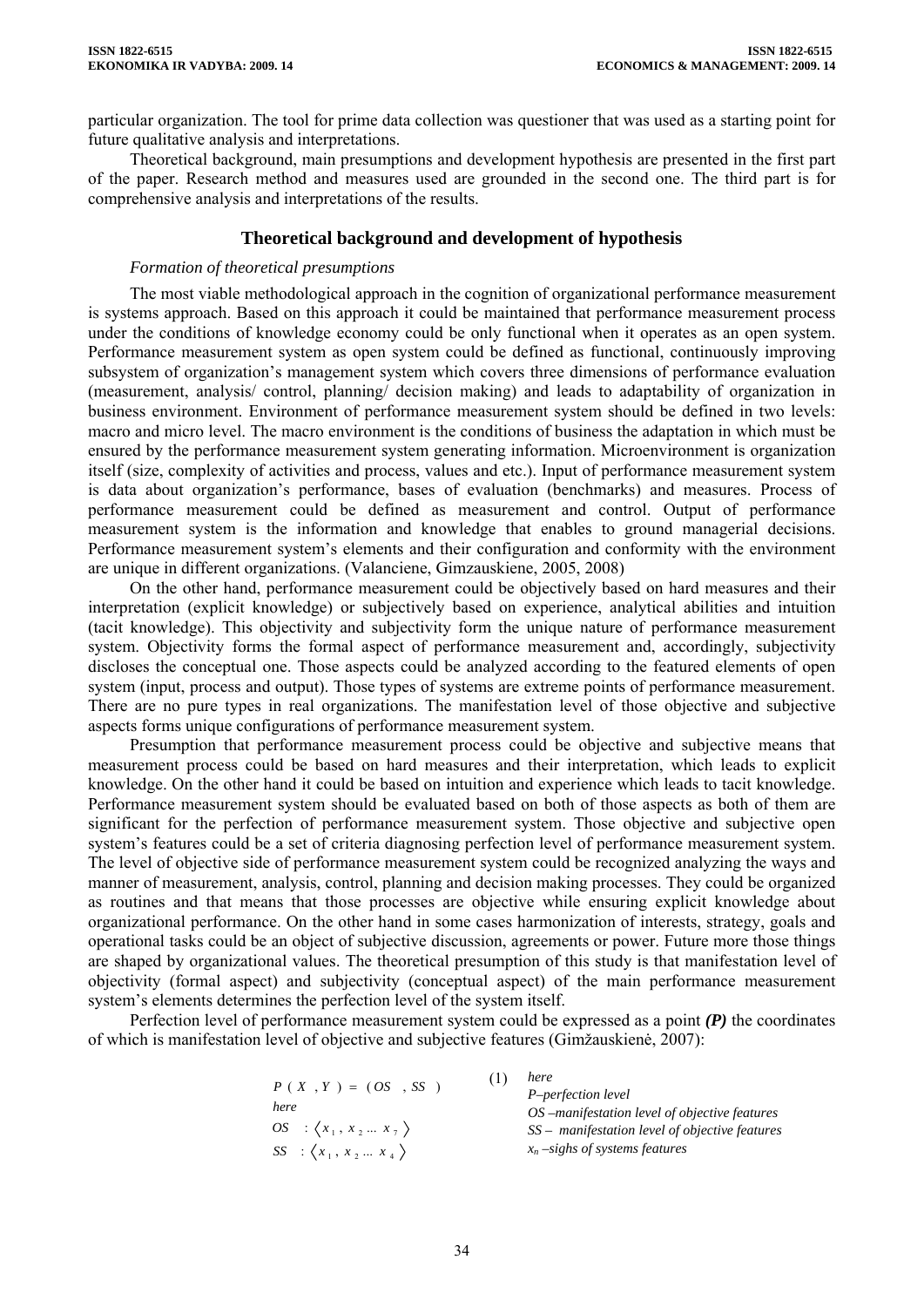Manifestation level of objectivity and subjectivity depends on character of performance measurement in different management levels, namely strategy creation, strategy implementation and tactical- operational. In order to determine coordinates performance measurement systems state of perfection objective *(OS)* and subjective *(SS)* features should be expressed as additive function.

$$
y_{os} = \sum_{i=1}^{7} ax_i
$$
\n(2) *here*  
\n
$$
y_{os} - objective
$$
 *features of performance measurement*  
\n
$$
y_{ss} = \sum_{j=1}^{4} ax_j
$$
\n(3)  $x_i - sight$  of objective system's *feature*  
\n
$$
x_j - sight
$$
 of subjective *system's feature*  
\n
$$
a - weight
$$
 of *system's feature*

# *Development of hypothesis*

Based on theoretical presumptions listed above following hypotheses could be formulated:

**H1:** Economic conditions as macro environment factor shape organizational values as microenvironment factor.

- Conditions of economic growth determine set of featured values that are orientated to market and external and internal competition.
- Mature stage of economic cycle characterise set of values that are orientated to human recourse development.
- Conditions of economic downturn challenge values which are featured as disposition to uncertainties from one side and effective coordination and control of internal processes and recourses from the other.

**H2:** Performance measurement system reflects organization's values as internal microenvironment factor.

- Demand for new performance measurement instruments adoption is most presumptive in conditions of economic growth. Main character of organizational goals is orientation to customers and to redistribution of market for larger market share.
- Mature stage of economic cycle marks continuous improvement and harmonization of performance measurement system and experience of using it. Main character of goals is orientation to wellness of organization security and development of human resources.
- Conditions of economic downturn are time to use advantages experience of the performance measurement system for effective management of recourses and processes as one of means to survive.

The measures of micro and macro environment and method of performance system evaluation would be presented in the next part.

# **Research method**

Changes of performance measurement system in changing economic environment might be disclosed measuring and analyzing relation of such variables: changes of macro environment could be disclosed using macroeconomic measures; micro environment by evaluating organizational values and performance measurement system by diagnosing it perfection according to manifestation level of objective (formal) and subjective (conceptual) aspect.

# *Measures of macro and micro environment*

Macro environment as condition for business could be discussed using World Bank state's economy evaluation methodology, which includes the most important economic indicators such as economic growth, inflation rate, unemployment level, FDI inflows, and general government budget position. The levels of these indicators are very important trying to identify economic cycle or competitiveness of state's business environment. The assessment of state economic situation was performed using publicly available information which was announced in annual reports of Bank of Lithuania.

Banks performance and its results analyses can be determined as valuation performed by independent valuators as central banks, credit rating agencies and etc. After deep theoretical study made by Strumickas and Valančiene (2006) about bank's performance valuation we chose credit agency position and methodology, which could be defined using indicators such as assets quality, capital adequacy, liquidity, profitability and management and other qualitative factors for competence or experience valuation. These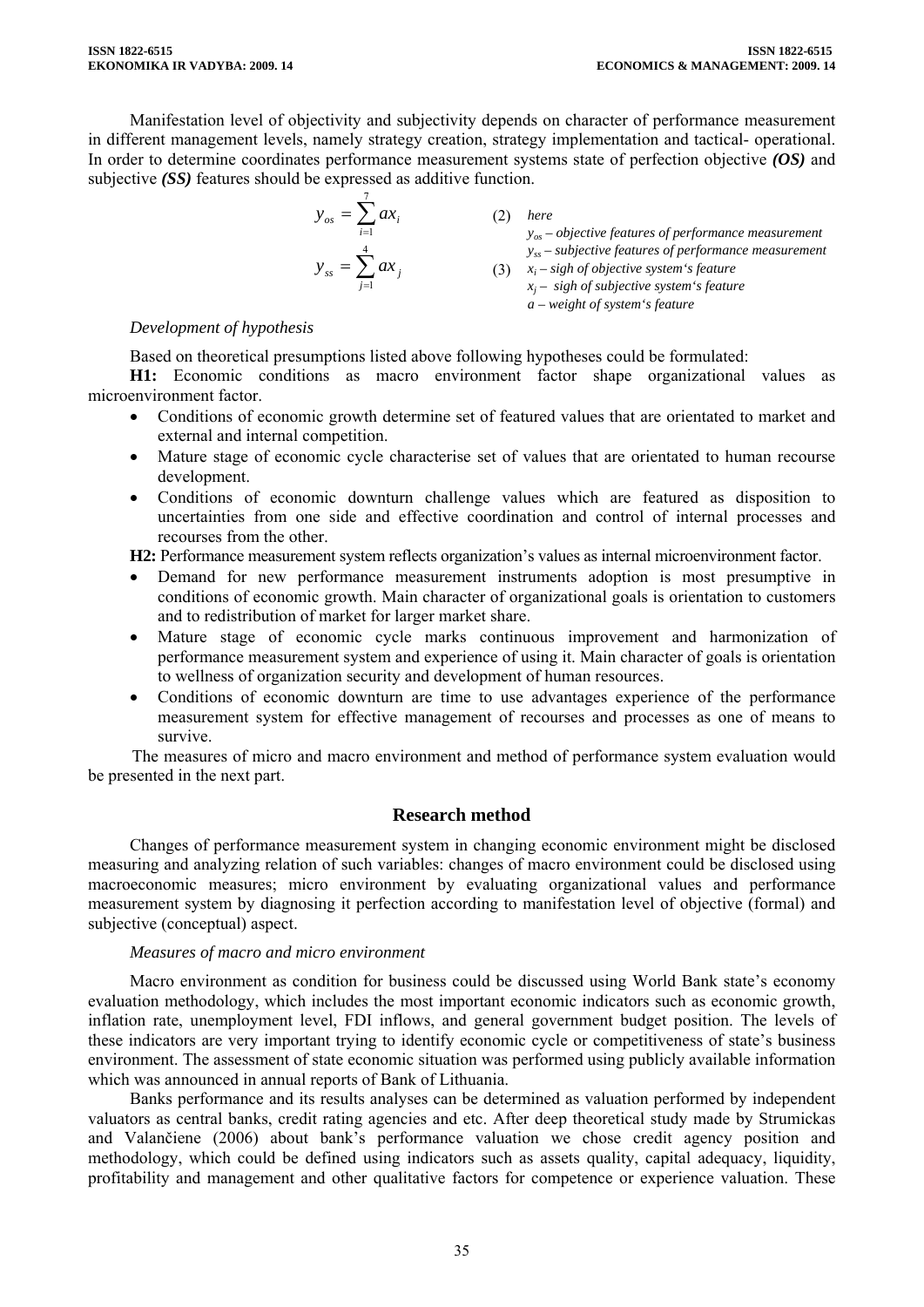indicators could reflect not only banks internal politics and decisions quality, but they are very sensitive to changes of macro environment factors.

According to credit rating agencies, the assets quality is one of the main indicators showing the risk of the bank and financial sector stability. For example, "Standard & Poor's" pays attention to provisions for losses from loans, non – performing loans in loan portfolio or equity and dynamics of mentioned indicators. Moody's" analyses potential sources of cash flow in liquidity analysis. "Moody's"analysts states, that it is especially important to analyze procedures and politics of treasury. Profitability is the most important indicator due to tight correlation to cash flow, liquidity and capital adequacy. The goal of every bank is to achieve the highest profit at the lowest capital price. It determines the need of shareholders to operate using debt as much as possible. Long-term profitable activity of bank using high level of debt shows competence of management team. Credit rating agencies states that valuation of qualitative factors has heavy impact on credit analysis. Comparing to internal valuation, analysis of management is much more efficient in external appraisal. It evaluates not only profitability management but also risk management. Management quality valuation of "Moody's" includes two important factors: historical data, disclosing financial situation of bank and future strategy, created by management. (Strumickas, Valančienė, 2006).

Type of values might be determined according to competing values model and standard questioner developed by Cameron &Quinn (1998). Variables of competing values model are as following:

- Predominant characteristics of organization
- Style of leadership
- Style of human resource management
- Glue of organization
- Strategic orientation of organization
- Critical success factors

#### *Measurement of perfection level of performance measurement system*

Hypothetical model presented in previous chapter was chosen as methodological basis determining the perfection level organizational performance measurement process. The questionnaire technique is offered to ascertain the perfection level of organizational performance measurement. This technique will research (a) the management accounting methods, which are currently utilized in the organizational performance measurement process, (b) their interrelationship on all three levels of information integration, and (c) currently performed functions in the measurement process. The research tool should evaluate the nature and degree of concrete system attributes manifesting themselves in the organizational measurement process. According to the proposed methodology, the perfection of the measurement system is evaluated by the conformity degree of objective and subjective attributes in the measurement system to the established values of criteria (system attributes).

Data for perfection level of performance measurement system evaluation will be accumulated with the help of the questioner which helps to identify such variables as: (1) Planning process in different management levels (knowledge basis for strategy formation, content of strategic goals, and operational tasks); (2) Routines of harmonization of interests, goals and operational tasks; (3) Routines for strategy and strategic goals dissemination; (4) Measures and measurement process in different management levels; (5) Determination of principals of responsibility; (6) Routines of pre-evaluation of strategy, strategic goals and plans; (7) Routines of strategic achievements, progress and performance results control. Those data are variables of systems attributes (*complexity, hierarchy, integration degree, and orientation)* and cover either formal either conceptual aspect of performance measurement and will be systemised according to three dimensions of performance evaluation measurement control and planning (see table 1).

The accumulated information should be applied for determination of state of performance measurement system in different time moments and for evaluation the character of performance measurement system changes in relation with changes of micro and macro environment.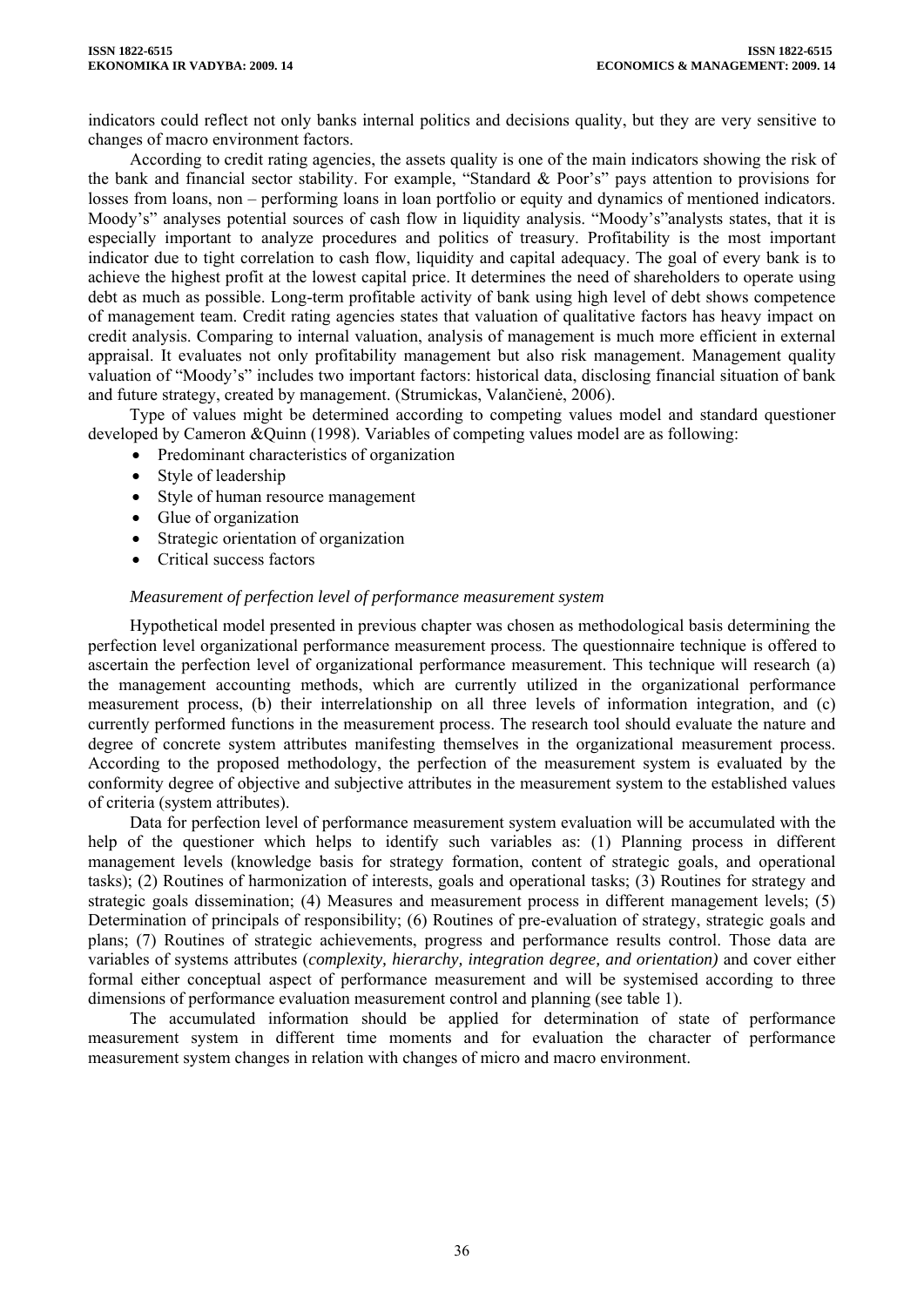| Part of the<br>questioner                                                                      | <b>Ouestions</b>                                                                                                                                                                                                                                                                                                   |                                                                                                  |                                                                                               |
|------------------------------------------------------------------------------------------------|--------------------------------------------------------------------------------------------------------------------------------------------------------------------------------------------------------------------------------------------------------------------------------------------------------------------|--------------------------------------------------------------------------------------------------|-----------------------------------------------------------------------------------------------|
| General date<br>about<br>organization                                                          | Size, nature of activities,<br>$\bullet$<br>Aspects of culture and values (clarity of vision, mission, management style)<br>$\bullet$<br>Knowledge and its application about modern performance measurement systems (ABC, TQM, BSC)<br>$\bullet$<br>Level of IT application, quality and satisfaction<br>$\bullet$ |                                                                                                  |                                                                                               |
| Performance<br>level                                                                           | <b>Planning</b>                                                                                                                                                                                                                                                                                                    | <b>Measurement</b>                                                                               | <b>Control</b>                                                                                |
| Perfection of<br>performance<br>measurement<br>system in strategy<br>creation level.           | Process of strategic planning:<br>• Content of informational basis.<br>(complexity)<br>• Routines of interests harmonization<br>(horizontal integrity)<br>• Routines of strategy dissemination<br>(vertical integrity)                                                                                             | Measures for strategy and<br>long term plans expression<br>(complexity)                          | Determination of principals of<br>responsibility for strategy<br>implementation (hierarchy)   |
| Perfection of<br>performance<br>measurement<br>system in strategy<br>implementation<br>level   | Process of strategy implementation:<br>• Content of strategic goals<br>(complexity)<br>• Routines of goals harmonization<br>(horizontal integrity)<br>• Routines of goals dissemination<br>(vertical integrity)                                                                                                    | Measures of strategic goals<br>expression and<br>achievements measurement<br><i>(complexity)</i> | Determination of principals of<br>responsibility for strategic<br>achievements<br>(hierarchy) |
| Perfection of<br>performance<br>measurement<br>system in tactical<br>and operational<br>levels | Process of tactical and operational<br>planning:<br>• Content of operational tasks<br>(complexity)<br>• Routines of operational tasks<br>harmonization (horizontal integrity)                                                                                                                                      | Performance measurement<br>in value chain (complexity)                                           | Determination of principals of<br>responsibility for performance<br>(hierarchy)               |

# **Table 1.** Structure of the questioner

# **Results**

# *Changes of macro environment*

According to statistic data (see table 2) we could maintained that 2003 year was starting point of economy growth after crises of Russia, which shocked Lithuanian organizations. The country's stability and consistent economic growth was very important for closer connection with the European Union in 2004. 2006 was a year of extraordinary growth for the whole of Lithuania and also financial market. Lithuanian people had a real experience of the advantages offered by: stable economic growth (about 7 percent), decrease of unemployment rate (from 12.4 percent in 2003 year to 5.6 percent in 2006) and increased amount of foreign investment (6 times comparing 2003 and 2006 years). Possibilities of economic growth and reinforcement of the country's competitiveness determined the place of Lithuania as all Baltic States countries on the economic map of Europe as emerging market. 2007 year was year of potential changes economy coming to overheated status.

|  | <b>Table 2.</b> Macro environment indicators |  |
|--|----------------------------------------------|--|
|  |                                              |  |

| <b>Indicators</b>                            | 2003   | 2006    | 2008*   |
|----------------------------------------------|--------|---------|---------|
| Economic growth, %                           | 10.2   | 7.8     | 3.2     |
| Inflation rate, percent                      |        |         | 10.4    |
| Harmonized unemployment level, %             | 12.4   | 5.6     | 5.6     |
| Current account, % of GDP                    | $-6.8$ | $-10.6$ | $-12.6$ |
| FDI inflow, % of GDP                         |        | 6.0     | 3.6     |
| General government budget position, % of GDP | $-1.3$ | $-0.4$  | $-2.9$  |
| General government debt, % of GDP            |        | 18.0    | 17.2    |

*\*Forecast* 

*Data source: Bank of Lithuania (2003, 2006, 2008)* 

In 2008 Lithuanian economy was moving toward recession after shook of the global financial system. However the global financial and economic crisis has made the outlook for this economy much worse and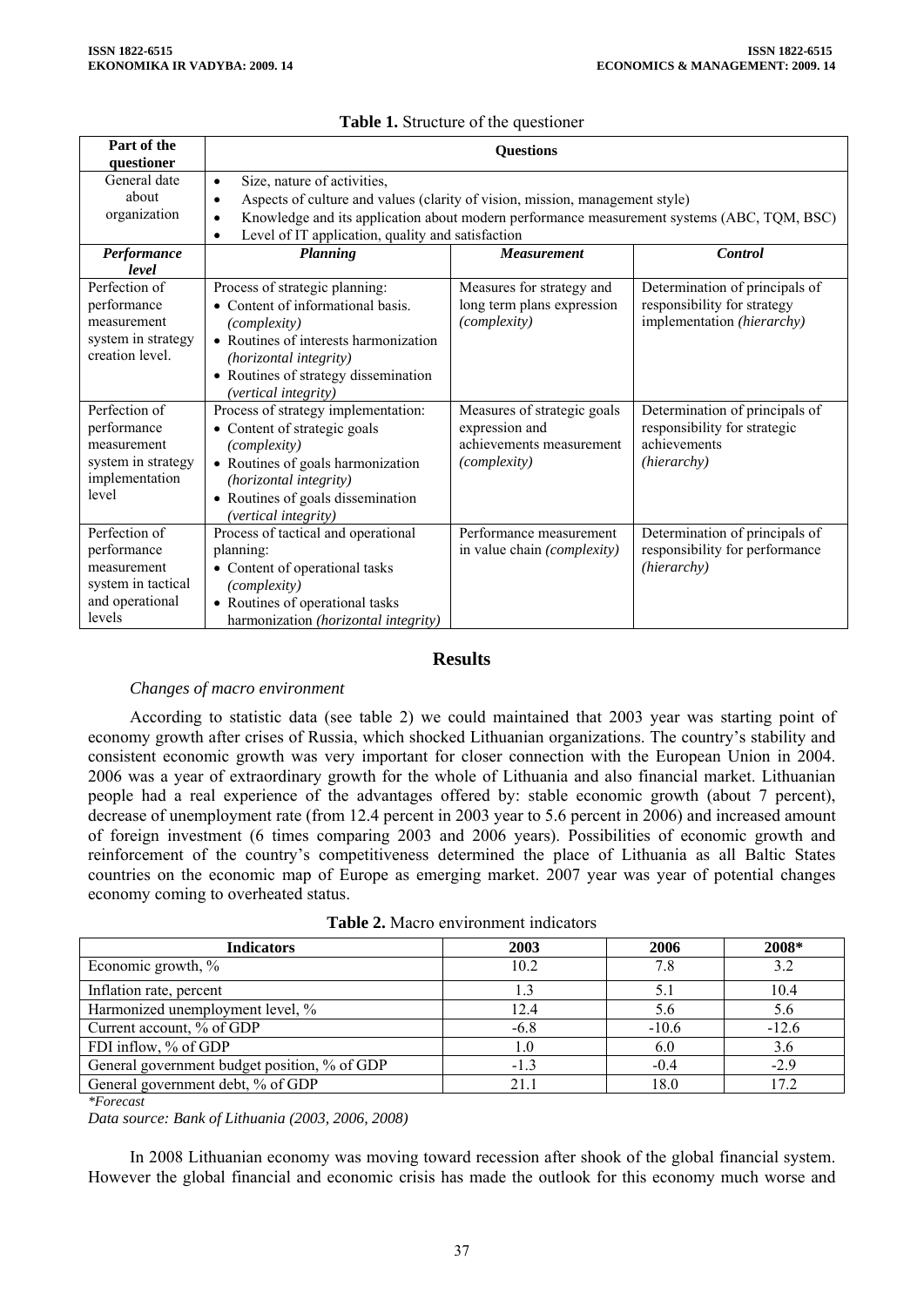now the possible outcomes are bad. Domestic factors are now less important than external ones, as external financing and expectations are those which set the scope of actions in the region. Inflation rate reached 10.4 percent, FDI inflow decreased about 2 times comparing it to 2006 year, general government budget deficit reached ~3% of GDP and thus fit under Maastricht criteria. The hardest period was 4th quarter of 2008 that means our expectation of Lithuanian economy development had worsened significantly: declining economic growth, problem of liquidity, rising unemployment, soaring fiscal deficit are reality and necessity of our government. Negative processes in the economy mean that prices of goods, services, labors and assets will continue to fall, and annual deflation a very possible scenario in 2009. The global economic situation will make it extremely difficult to increase exports, but weak domestic demand and shrinking external financing will mean a fall in the amounts of imports, which will end up with a significant improvement in foreign balances. The governments' opportunities to help their economies are narrow and hence they have concentrated mostly on stabilizing financial sector and then, if possible, helping businesses.

Summarizing macroeconomics overview in Lithuania we could maintained that selected research periods included different stages of economic cycle. Changes in Lithuanian economy changed general conditions for doing business. It is in line with world wide tendencies. 2006 was a year of extraordinary growth for the whole of Lithuania. Looking at 2008, we can see that this was a year of macroeconomic down turning. Lithuania has a tendency of recession, because state's indicators showed declining economic growth, rising inflation rate and unemployment level, also soaring fiscal deficit. Business conditions of all organization and especially to financial sectors institutions changed significantly influenced by global and internal factors. The business conditions changed from very positive to very hard and restricted. Economic uncertainty raised new challenges and tasks for management teams such as new coordination policy of performance measurement systems and review of decision making processes trying to achieve performance efficiency.

## *Changes of organizations micro environment*

**Analysis of organizations performance results** The assessment of bank performance results was performed using publicity available information-financial statements, annual reports for shareholders, annual reports of auditors. As the Lithuania's economy grew, the Lithuanian business awaked and from 2003 year demonstrated very positive financial results (see table 2). The factors which contributed to the achievement of a better result by observed Bank the growth of the volume of lending and saving services, alongside with the increasing popularity of self-service channels. Net profit generated in Bank, amounted to LTL 381,1 million in 2008. This is by LTL 158.2 million more than earned in 2006 and 6 times more than in 2003. According Board Chairman of bank the main reasons of such profitability was implementation of responsible lending policy, reduction of costs, and appropriate attention paid to the improvement of our performance efficiency in recent year (Bank annual reports, 2008). Bank's team actively invested into operating efficiency programmes which guaranteed adequate management of costs. Bank succeeded in saving also in other areas – instead of further development of branch network, the more attention was paid to the quality of services and self-service channels; seeking to make maximum use of the organization's potential.

Pursuing sustainable crediting policy and having regard to the macroeconomic situation and related threats, Bank limited the growth of its financial portfolio. As of 31 December 2008, its financial portfolio amounted to LTL 19,6 billion, having grown by 6 percent during the year than in 2003-2007 the average growth of financial portfolio accounted for 50 percent. Every research period ROE of Bank had growing tendency and in 2008 reached 21,1 percent. Bank's assets value raised ~4, 25 times from 2003 to 2008 and return on assets decreased not significantly only in 2008. Analyzing banks assets quality we should maintained that bad financial market situation in 2008 influenced that the number of special provisions increased 3 times and was LTL 109,2 million. Due to the situation existing in the market banks started paying greater attention to the assessment of their clients' risk and therefore the amount of provisions against such risk increased. In 2008, the ratio of specific provisions to loan portfolio was 1.04 % (in 2006 -0,27 percent, in 2007 – 0,8 percent ). The tendency of the growth of numbers of defaulting clients of the bank is currently observed in the whole market and the forecast it being even bigger. Uncertainty in the global markets and worsening macroeconomic indicators of Lithuania forced individuals and companies to change their established saving habits. That means that financial results of bank will be much worse next year.

In 2008 bank the number of employees decreased by 7 % from 2007 level. Comparing staff number in 2003 and 2008 it increased about 50 percents. Staff turnover in 2006 was caused by growing network of bank's departments; in 2008 decreased amount was caused by the latest improvement of performance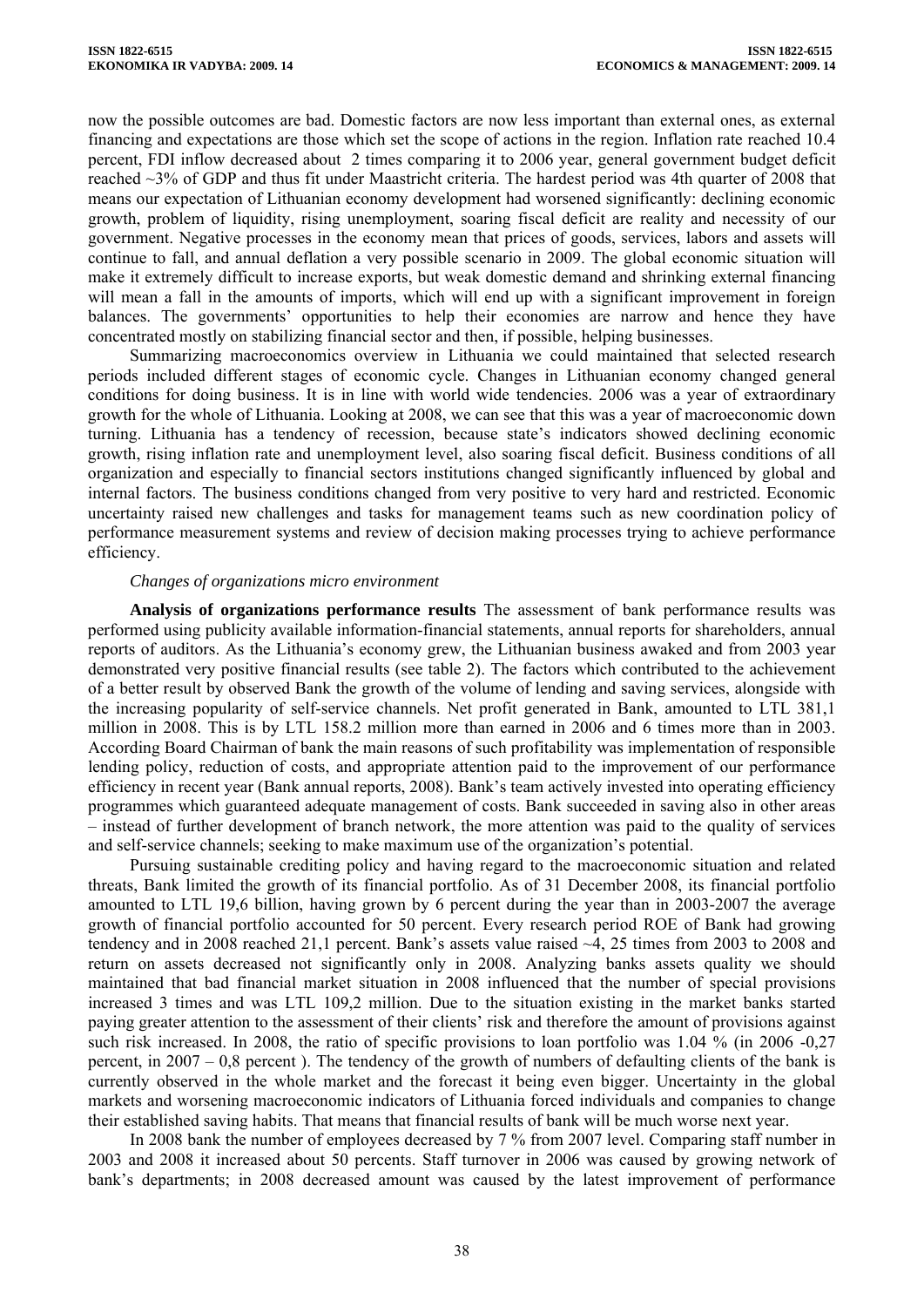efficiency and natural staff turnover. From 2003 to 2008 capital adequacy rate was from 9,2 to 14,6 percent. In 2008 capital adequacy ratio of Bank, which reflects stability of banks, was over 12 percent when Lithuanian bank's norm is 8 percent.

| <b>Indicators</b>                         | 2003 | 2006  | 2008  |
|-------------------------------------------|------|-------|-------|
| Total Assets, LTL bn                      | 6.0  | 14.1  | 25,5  |
| Financial portfolio, LTL bn               | 3.5  | 12.6  | 19,6  |
| Net profit, LTL million                   | 60.9 | 223.5 | 381,1 |
| Provision, LTL million                    | 25.8 | 34.0  | 109.2 |
| Liquidity, percent of financial portfolio | 43.2 | 48.4  | 35.2  |
| Capital adequacy, percent                 | 14.6 | 9.2   | 12.1  |
| ROE, percent                              | 16.0 | 20.6  | 21,1  |
| Return on assets, percent                 |      | 1.6   | 1.5   |
| Staff number                              | 2218 | 3177  | 3361  |

|  | <b>Table 3.</b> Financial results of Bank |  |  |
|--|-------------------------------------------|--|--|
|--|-------------------------------------------|--|--|

*Source: Bank annual reports (2003, 2006, 2008)* 

Summarizing the bank's financial results could be maintained for 2003-2008 years bank showed growing tendencies and better financial results every period: significant growing of financial portfolio, assets amount, return on equity and profit. Tendencies of declining growth of Lithuanian economy and uncertainty in the global markets influenced assets quality and liquidity indicators results (increased provision level, decreased return on assets and liquidity) only in 2008. Business inertia didn't allow decline value of profitability and growing indicators in 2008. It will be more visible in 2009.

**Analysis of organizational values** Based on qualitative research results it could be maintained that organizations values have changed in analyzed periods of time (see table 4). The external environment could be one of the factors empowering those processes. The dominating sets of values in 2003 (3.13) and 2006 are rational goal. The first time period marks the starting year of economic growth after Russian crisis impact and orientation to external opportunities while attempting to get the larger market share, to attract customer and ensuring development and growth of the organization. Those goals could be achieved through internal competition and rational control. That is the character of rational goal set of values. In 2006 the dominated values remain the same (2.75). On the other hand at this time organization became more balanced as manifestation level of all types of values is quite similar. The featured result of this time is that next to rational goal set of values is human relations values (2.38).

| Values                  | 2003          | 2006          | 2008        |
|-------------------------|---------------|---------------|-------------|
| Human relations         | 2,38          | 2,38          | 2,46        |
| Open system             | 2,83          | 2,17          | 2,88        |
| Rational goal           | 3,13          | 2,75          | 2,17        |
| Internal process        | 1,75          | 2,42          | 2,50        |
| Dominated set of values | Rational goal | Rational goal | Open system |

| Table 4. Changes of dominating values |  |
|---------------------------------------|--|
|---------------------------------------|--|

The goals of development of the people could be noticed in annual report of that time. Organization attempted to become better employer. 2006 was the year of mature economic growth and the year when wellness of the organization enlarged. It seems logical that organization took care of its employees. 2008 marks the starting point of economic downturn. Though the results presented in previous section does not show the dramatic changes but organization itself has prepared to react to indefinite external conditions. Open system's values (2.88) characterize organization as unpredictable and dynamic that looks for and tests new opportunities as crisis is good time for the new start.

On the other hand next to open systems score is internal process values (2.50) score. It could be noticed that in 2008 manifestation level of bureaucracy is the biggest during period analyzed. This quite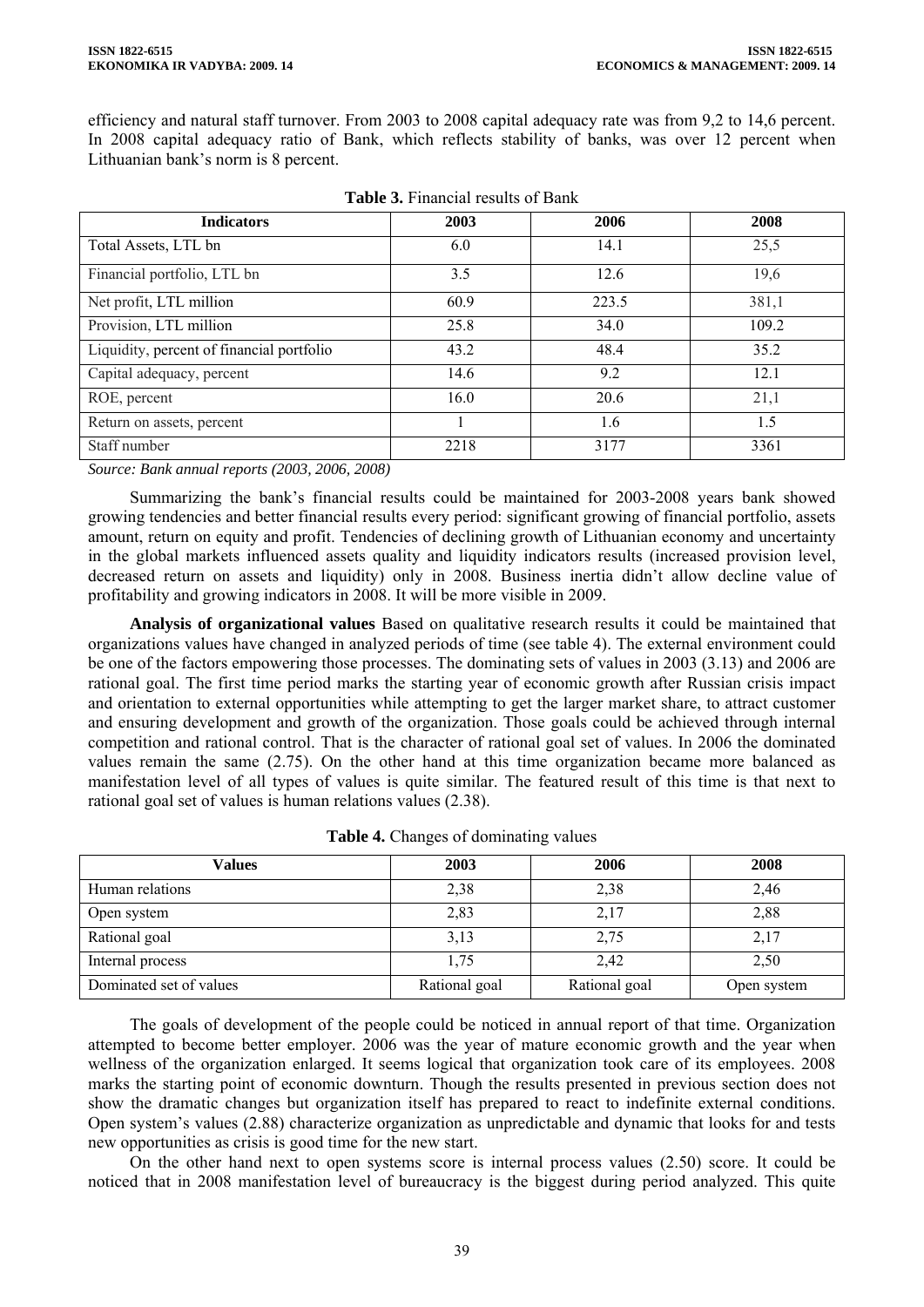different set of values is readiness to manage organizations internal potential ensuring effectiveness of existing business.

## *Changes of organizations performance measurement system*

Researches of the performance measurement system were performed in 2003, 2006 and 2008. In all cases four respondents of different management levels were interviewed *(manager of customer service centre; experts of financial analysis and planning department; CEO of region and top level manager).* This choice was determined by a presumption that the objective situation could only be revealed summarizing information and opinion from different management levels. Respondents of lower management level were interviewed using a structured questionnaire (the same that was used for the values analysed and was presented in the previous section). Top managers answered the same questions and made comments, which let us better understand the situation and make interpretations and conclusions.

In order to evaluate out the objective (formal) side of the system types of measures, set of goals and plans were analyzed in strategic and operational levels first of all. Those variables form the complexity of the system. The more goal and plans are formulated and prepared the more measures should be used the more complex the system is. This feature composes 40% of additive measure of systems objectivity. Beside this principal of responsibility and accountability were handled as objective side of the system (20% of additive measure of systems objectivity). From subjective (conceptual) point of view orientation of the system was analyzed. Orientation shows weather the organizational values are reflected in organizations strategy and goals, to what level are they measured and evaluated. This feature composes the 60% of additive measure of systems subjectivity. The connecting link between objectivity and subjectivity is systems horizontal and vertical integration. The first one marks the way organization succeeds to harmonize different interests, goals and tasks. The second one discloses how organization ensures dissemination of strategy and goals to lower management levels and everyday life of employees. Those features compose 20% each in both objective and subjective measure. If organization has routines and procedures for those activities it was handled that it is objective feature. If managers harmonization and integration ensure by personal agreements with the help of experience or power that is handled as subjective side of the system. The objective integrity means that it is based in conceptual level as well.

Results of the survey let us prove that new performance measurement instruments adoption is order in fast economic growth conditions, as the perfection level of the system according to objective and subjective features is at the highest score (OS 1137 and SS 1354). On the other hand the difference between the objective and subjective features is at the highest expressed score as well. This means that at that time organization tried to apply the great number of different measurement tools from one side but part of them were left at conceptual level. The score of systems complexity is 508. This feature let us disclose the content *(strategies, goals, measures)* of the system. Horizontal and vertical integrity of the system shows the way organization ensures harmonization of interests, goals, tasks and dissemination of them through management levels. The score of horizontal integrity shows that harmonization activity at that time was more conceptual than formal (175, 275). Situation with vertical integrity is different and that means that organization had routines for goals and tasks dissemination but they were not proved conceptually. Those interpretations based on quantitative analysis could be proved in qualitative way. Application of modern performance measurement system balanced scorecard (BSC) was at the starting point and most of BSC tools worked either not as routines or were rejected as useless. Based on qualitative observations and interviews it could be noticed great attention to financial, market and customers goals and measures. This is in line with features of rational goal values. Analysis of performance measurement system at 2006 time period disclosed character of performance measurement system in mature stage of economic cycle. Lower level of organizations perfection level and lover level of difference between objective and subjective features disclosed character of performance measurement system's changes. It was the time of improvement and harmonization the system when experience of systems application grew up, the most informative useful tools were accepted and inadequate were rejected (score of systems complexity is lower 445).

Horizontal and vertical integrity became more perfected in formal and conceptual basis. From interviews and qualitative observation it could be added that main attention was put on employees and their development. Besides this it was time when balanced scorecard and activity based costing systems became routines in the organization.

Growing manifestation level of objective systems features could be handled as organization's reaction to economic downturn conditions. It could be explained as systems orientation to effective management of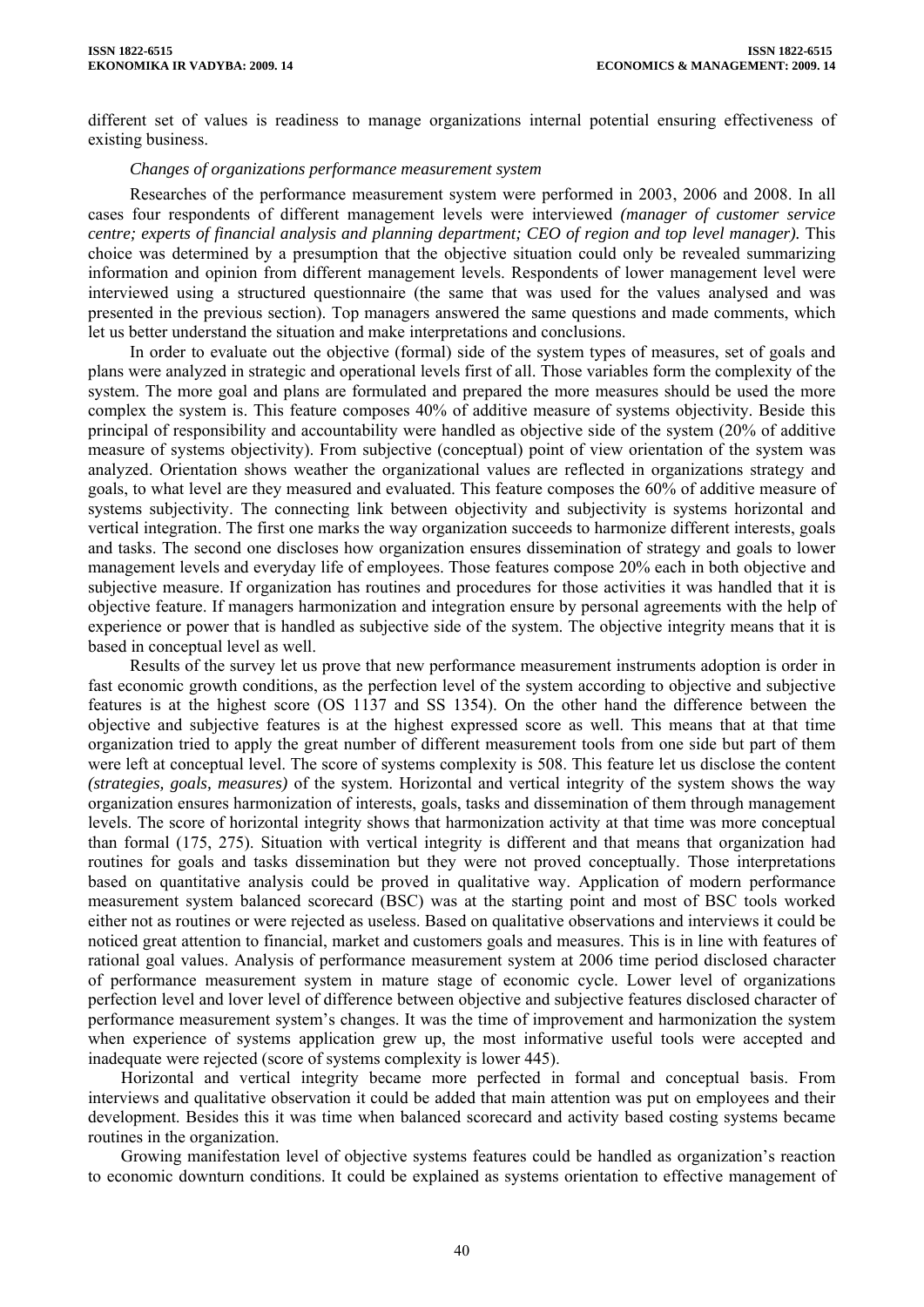recourses and processes. And this is in line with changing organizational values when organization is at the particular level of external uncertainties and looks for harder control and coordination of activities. The lover difference between objective and subjective features shows the system as harmonized and balanced applying its experience of performance measurement into management process.

| <b>Features</b>                                                                      |      | 2006       | 2008 |
|--------------------------------------------------------------------------------------|------|------------|------|
| <b>Objective features:</b>                                                           | 1137 | 1079       | 1083 |
| • Complexity (content of strategies, goal and measures)                              | 508  | 445        | 424  |
| • Hierarchy (principals of responsibility and accountability)                        | 238  | 290        | 258  |
| • Horizontal integrity (routines for interest, goals and tasks harmonization)        | 175  | <b>200</b> | 225  |
| • Vertical integrity (routines for values, strategy and goals dissemination)         |      | 144        | 176  |
| <b>Subjective features:</b>                                                          |      | 1194       | 1176 |
| • Orientation (conceptual basis for measurement)                                     | 900  | 800        | 775  |
| • Horizontal integrity (subjective ways for interest, goals and tasks harmonization) | 275  | 225        | 225  |
| • Vertical integrity (subjective ways for values, strategy and goals dissemination)  | 179  | 169        | 176  |
| Difference between subjective and objective features                                 |      | 115        | 93,5 |

|  | Table 5. Changes of dominating values |  |  |  |
|--|---------------------------------------|--|--|--|
|--|---------------------------------------|--|--|--|

Summarizing results of the research it could be maintained that identified changes of the performance measurement system are not drastic and gets evolutional character. The main reason is that the analyzed system was at high perfection level from the first time period observed. But on the other hand the character of changes is in line with changes of economic conditions. However those relations could not be observed directly as macro environment impacts organizational factors (values) which are reflected in organization's performance measurement system.

## **Conclusions**

**1. Economic conditions are enabling factor for unique configuration of objective and subjective features of open performance measurement system in each organization.** 

Configuration level of subjective and objective features defines the level of systems perfection. They could be measured identifying such variables as complexity (content of strategies, goal and measures); hierarchy (principals of responsibility and accountability) horizontal integrity (routines or other subjective ways for interest, goals and tasks harmonization); vertical integrity (routines or subjective ways for values, strategy and goals dissemination).

**2. According to results of empirical research it could be maintained that macroeconomics' conditions shape organizational values which are reflected in performance measurement system that is a mean to achieve financial results. Those relations could not fit perfectly in time as those factors have causal character.** 

Economic growth determines set of rational goal values. That was proved by objectively (3.13) by research results and subjectively based on declaration in annual report. The perfection level of that time is in the highest level and this could be explained by growing demand for new performance measurement instruments adoption that are orientated to market and external and internal competition. On the other hand the difference between objective and subjective features is the largest and this means that the system is underbalanced yet.

Mature stage of economic cycle determines rational goal set of values (2.75) but it is less expressed than in previous period. More balanced values and expressed human relations values is in line with declaration in annual report. A little bit lower perfection level and twice lower difference between objective and subjective features could be explained the improvement and harmonization of the system and experience of its application.

Conditions of economic downturn determine open system (2.88) set of values which express the growing environmental uncertainties' level. The growing score of internal process set of values (2.50) marks attempt for control of internal processes and recourses.